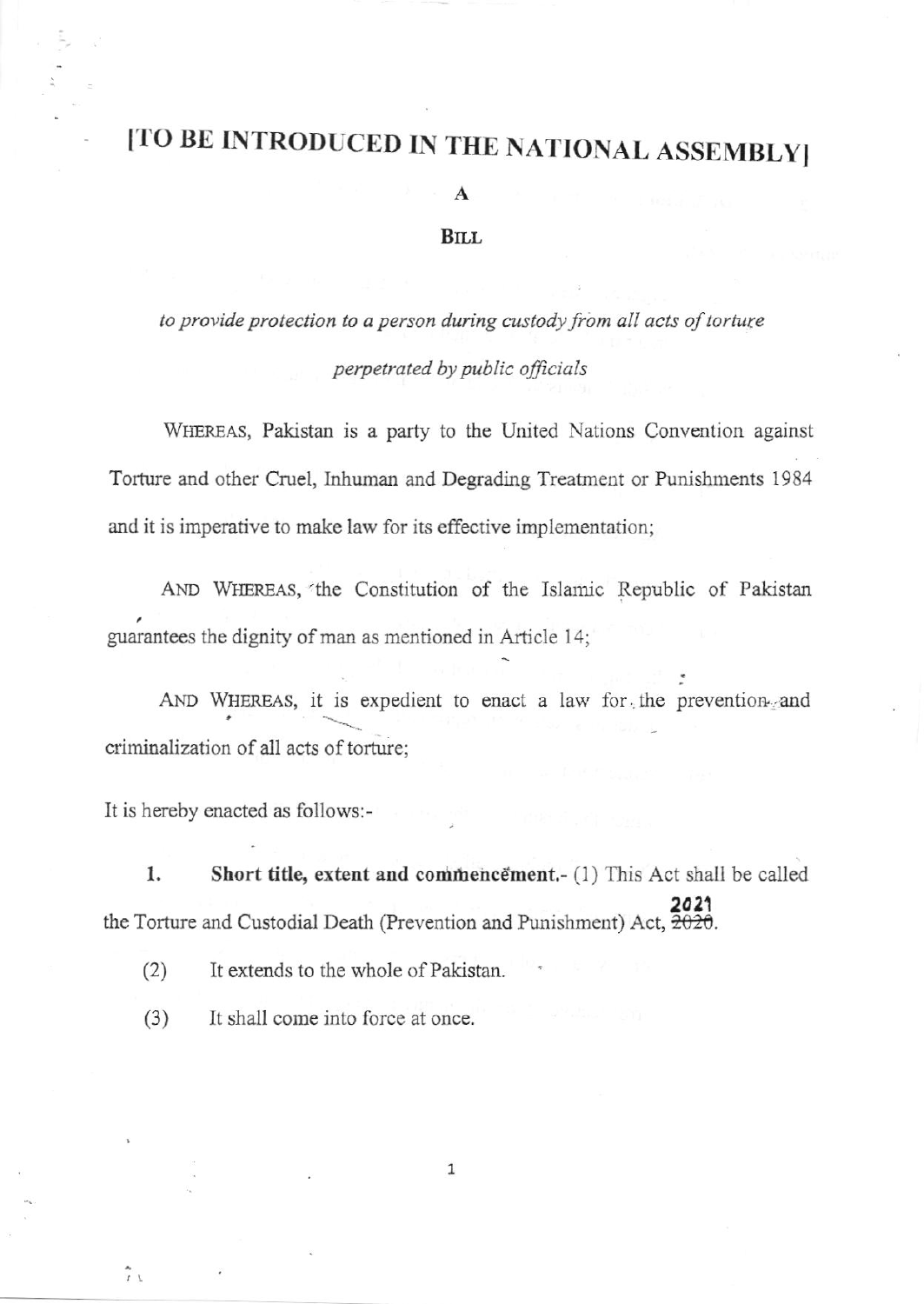2. Definitions.- (1) In this Act, unless there is anything repugnant in the subject or context,

- (a) "Agency''means The Federal Investigation Agency constituted under the Federal Investigation Act, 1974 (VIII of 1975);
- (b) "Code" means the Code of Criminal Procedure, 1898 (Act V of 1898);
- (c) "complaint" means allegations made orally or in writing to the Agency that a public official or a person working in an official capacity has committed an offence under this Act;
- (d) "complainant" means any person filing a complaint, upon having reliable information of the commission of an offence
	- under this Act, or his representative as the case may be;
- (e) "concemed division" means the Ministiy or department to which the business of the Act stands allocated;
- (f) "custody" includes all situations where a person is detained or deprived of his liberty by any person, including a public official or by any other person working in an official capacity irrespective of legality nature and any place of such detention.

2

ĩι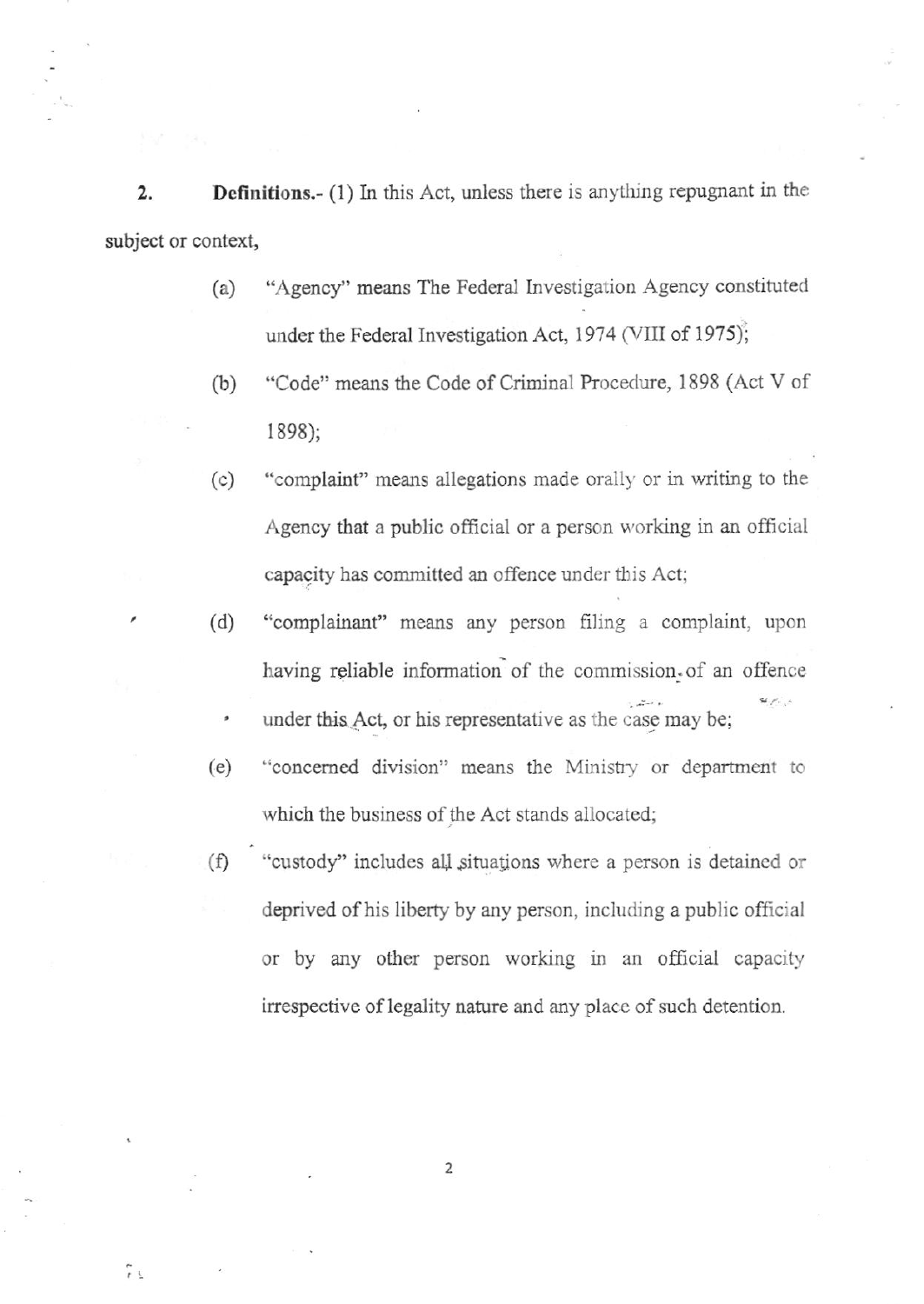Explanation I. It includes judicial custody and all forms of temporary and permanent restraint upon the movement of <sup>a</sup> person by law or by force or by other means; and

Explanation IL-A person shall be deemed to be in custody during search, arrest and seizure proceedings;

- (g) "cruel" or "inhuman" or "degrading treatment" means and includes any deliberate or aggravated treatment inflicted by a public official or a person acting on his behalf against a person under their custody, causing suffering, gross humiliation or degradation of the person in custody;
- (h) "custodial death" means the death of a person while in custody, directly or indirectly caused by and attributable to acts of torture committed upon the deccased while in custody;

Explanation I. Custodial déath includes death occurring in policg private or medical premises, in a public place or in <sup>a</sup> police or other vehicle or in jail. It includes death occurring while a person is being arrested or taken into detention or being questioned; and

3

 $\tilde{I}$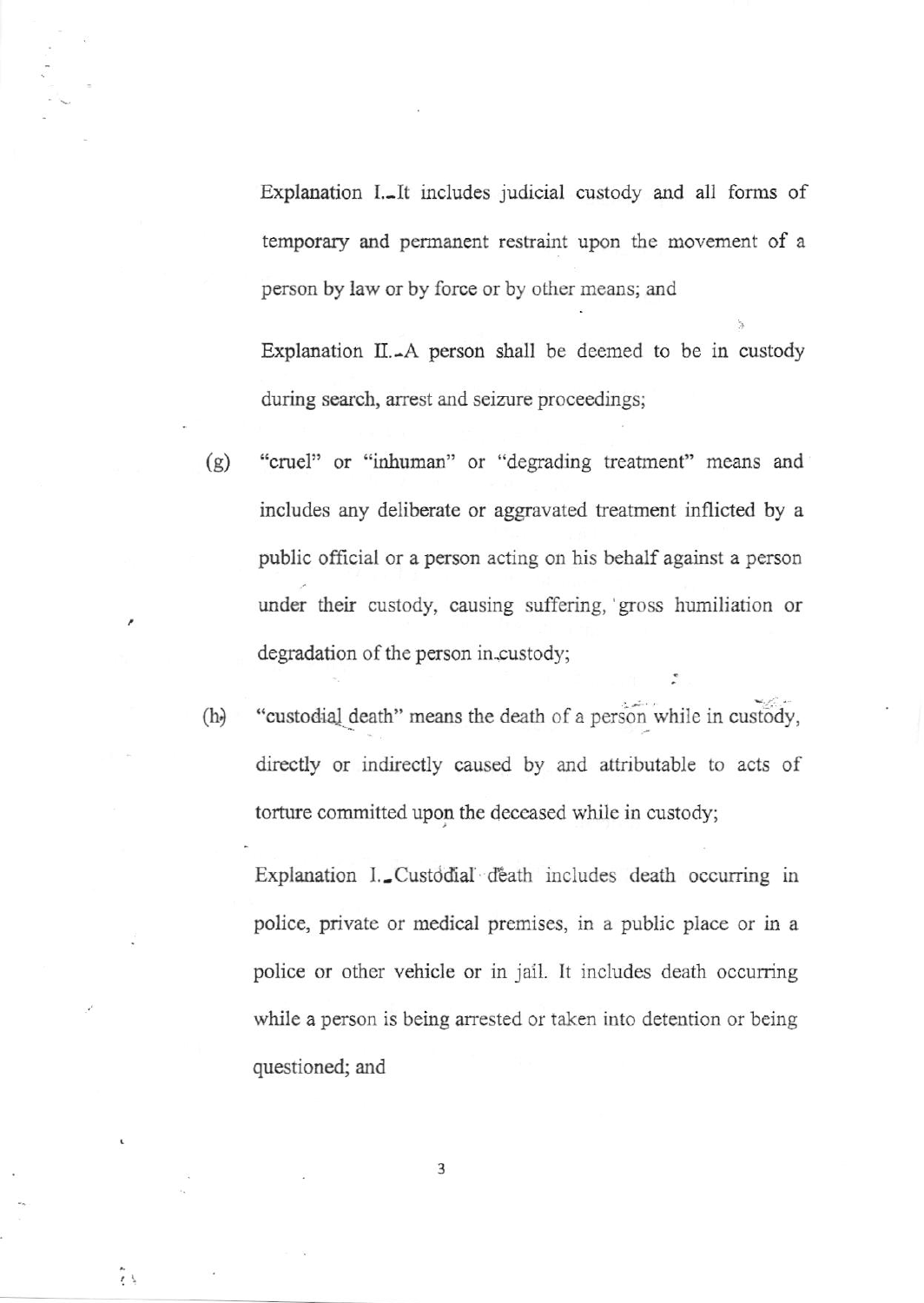upon the deceased while in custody; Explanation Il.-Custodial death also includes all cases where the death of a person after his release from custody is directlv caused by and may be substantially attributed to acts committed

- (i) "custodial rape" means and includes any person taking advantage of his position and committing rape or sexual abuse on a person in his custody or in custody of a public official subordinate to him;
- (i) "Government" means the Federal Government or the Provincial Govemment, as the case may be;
- (k) "malafide complaint" means a complaint filed against any
	- person, including a public official with malafide intentions or other ulterior motives or to harass such person or public official;
- (1) "person" shall have the same meaning as assigned thereto in section 11 of the Pakistan Penal Code, 1860 (Act XLV of 1860);
- $(m)$  "public official" for the purpose of this Act means every person who holds any office by virtue of which he is empowered to place or keep any person in confinement, every officer of the

4

73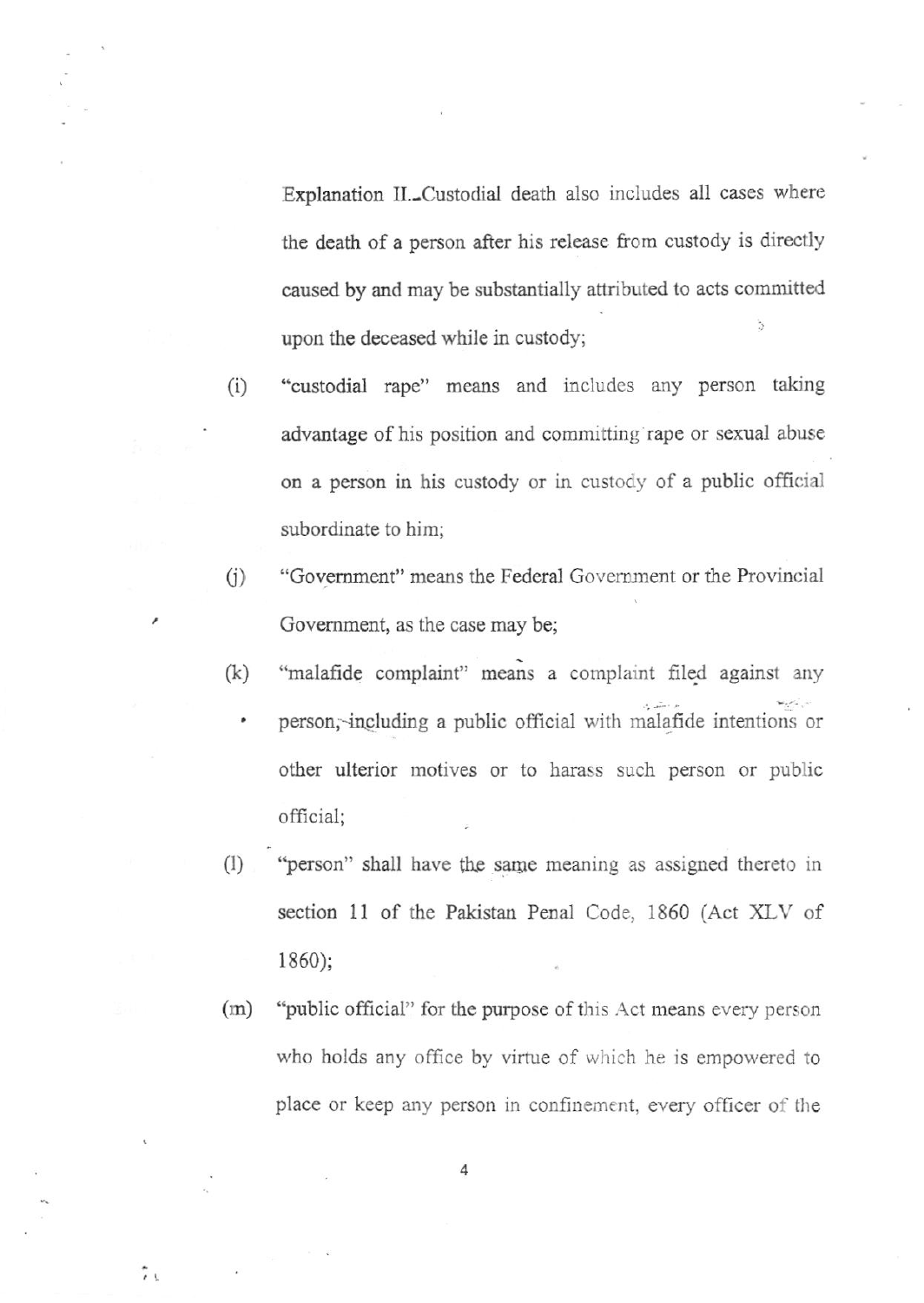Government whose duty it is, as such officer, to prevent offences, to investigate, and to give information of offences. Explanation- Wherever the words "Public official" occur, they shall be understood as every person who is in actual possession of a public office, whatever legal defect there may be in that person's right to hold that position;

- (n) "torture" means an act committed by which severe physical pain or physical suffering, is intentionally inflicted on a person for such purposes as obtaining from him or a third person information or a confession, punishing him for an act he or a third person has committed or is suspected of having committed, or intimidating or coercing him or a third person, or for any reason based on discrimination of any kind, when such pain or suffering is inflicted by or at the instigation of or with the consent or acquiescence,of a pubiic official or other person acting in an official capacity. It does rot include pain or suffering arising only from, inherent in or incidental to lawful sanctions; and
- (o) "victim" or "aggrieved person" means any person who alleges that an offence under this Act has been committed against him

5

 $\tilde{H}$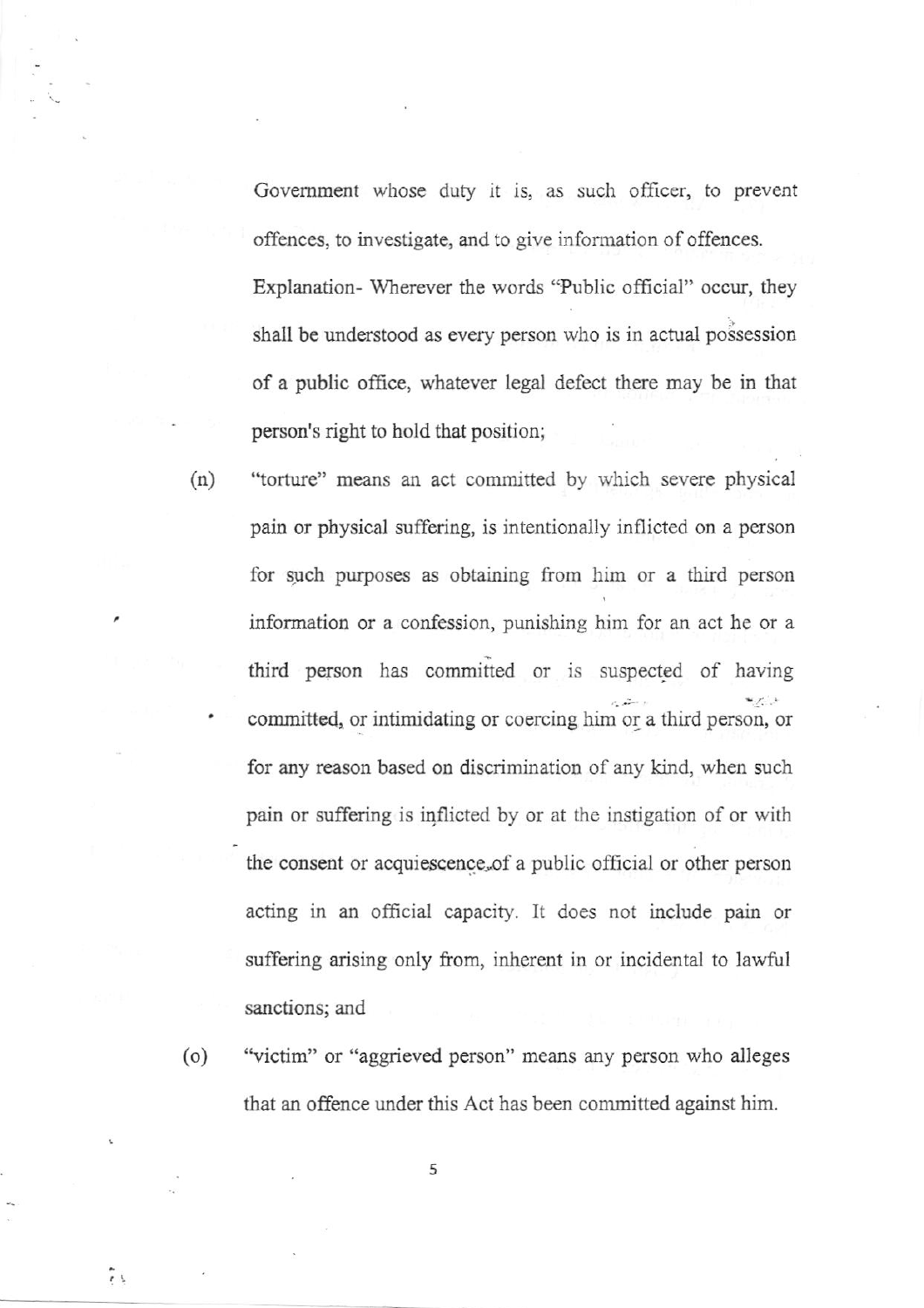(2) All the words and phrases used but not defined in this Act shall have the same meaning as defined there to in the Pakistan Penal Code, 1860 (Act XLV of 1860)

3. Inadmissibility of statement extracted through torture.-  $(1)$  Any statement, information or confession obtained by a public official as a result of torture or cruel, inhuman or degrading treatment shall be inadmissible evidence in any proceedings against the person making it.

(2) A public official who knowingly uses such information under subsection (1) shall be liable for imprisonment which may not exceed one year or with fine which may not exceed hundred thousand rupees or both.

(3) Notwithstanding anything contained in sub-sections  $(1)$  and  $(2)$ , any information or confession-obtained as a result of torture or cruel, inhuman or degrading treatment shall be admitted as eyidence against a person accused of committing the offence of torture. These provisions shall be in addition to the provisions of section 37 and 38 of the Qanoon. - e- Shahadat, Order 1984 (P. O. No. X of 1984)

4. Custody of females.- (1) No female, shall be detained in order to extract information regarding the whereabouts of a person accused of any offence or to extract evidence from such female.

6

 $\widetilde{r}$